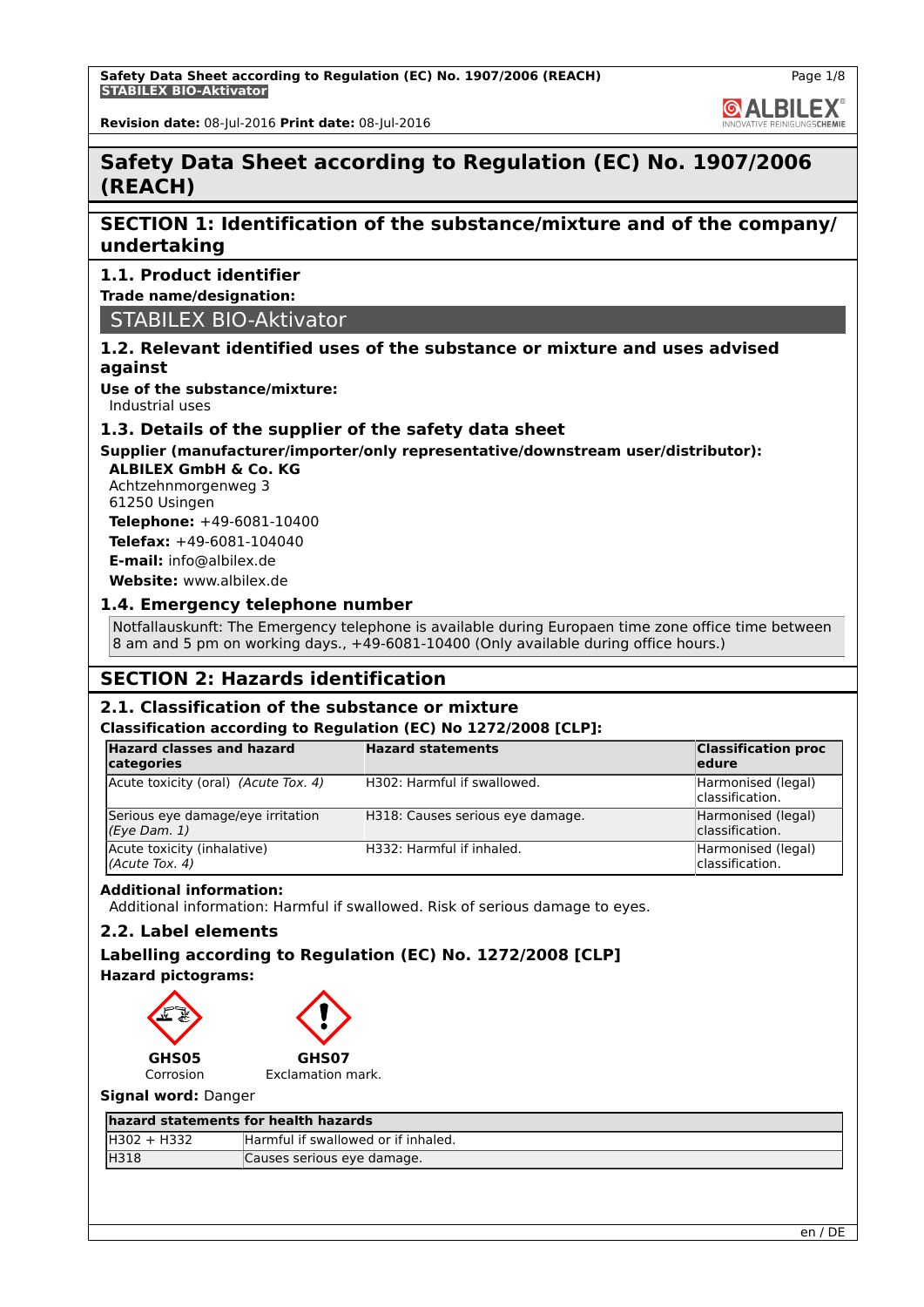and easy to do. Continue rinsing.

**GALBILEX** 

Page 2/8

**Revision date:** 08-Jul-2016 **Print date:** 08-Jul-2016

| <b>Precautionary statements Prevention</b> |                                                                                                |  |
|--------------------------------------------|------------------------------------------------------------------------------------------------|--|
| <b>P235</b>                                | Keep cool.                                                                                     |  |
| P280.2                                     | Wear protective gloves and eye/face protection.                                                |  |
| <b>Precautionary statements Response</b>   |                                                                                                |  |
| $IP305 + P351 +$                           | IF IN EYES: Rinse cautiously with water for several minutes. Remove contact lenses, if present |  |

# P312.2 Call a doctor if you feel unwell.

P338

# **2.3. Other hazards**

#### **Adverse human health effects and symptoms:**

Risk of serious damage to eyes. Harmful if swallowed.

# **SECTION 3: Composition / information on ingredients**

#### **3.2. Mixtures**

#### **Description:**

Aqueous solution of Hydrogen peroxide, stabilized

#### **Hazardous ingredients / Hazardous impurities / Stabilisers:**

| product identifiers   | Substance name<br>Classification according to Regulation (EC) No 1272/2008 [CL                 | Concen-<br><b>tration</b> |
|-----------------------|------------------------------------------------------------------------------------------------|---------------------------|
| $ CAS No.: 7722-84-1$ | hydrogen peroxide                                                                              | $ 8 - 20 $                |
| $EC No.: 231-765-0$   | Skin Corr. 1A, Ox. Lig. 1, Acute Tox. 4                                                        | $\frac{9}{6}$             |
| <b>IREACH No.:</b>    | $\langle \hat{\mathbb{Q}} \rangle \langle \hat{\mathbb{Q}} \rangle$ Danger H271-H302-H314-H332 |                           |
| 01-2119485845-22-XXXX |                                                                                                |                           |

Full text of H- and EUH-phrases: see section 16.

# **SECTION 4: First aid measures**

# **4.1. Description of first aid measures**

#### **Following inhalation:**

Remove casualty to fresh air and keep warm and at rest.

#### **In case of skin contact:**

After contact with skin, wash immediately with plenty of water and soap.

#### **After eye contact:**

If product gets into the eye, keep eyelid open and rinse immediately with large quantities of water, for at least 5 minutes. Subsequently consult an ophthalmologist.

#### **After ingestion:**

Let water be drunken in little sips (dilution effect).

# **4.2. Most important symptoms and effects, both acute and delayed**

White spots on skin vanish within a few hours.

# **4.3. Indication of any immediate medical attention and special treatment needed** Gas embolie possible after drinking

# **SECTION 5: Firefighting measures**

# **5.1. Extinguishing media**

#### **Suitable extinguishing media:**

Product is non inflamable

# **5.2. Special hazards arising from the substance or mixture**

In case of fire may be liberated: Oxygen Due to gaseous decomposition products, overpressure can occur in tightly sealed containers.

### **5.3. Advice for firefighters**

In case of fire: Wear self-contained breathing apparatus.

#### **5.4. Additional information**

Co-ordinate fire-fighting measures to the fire surroundings.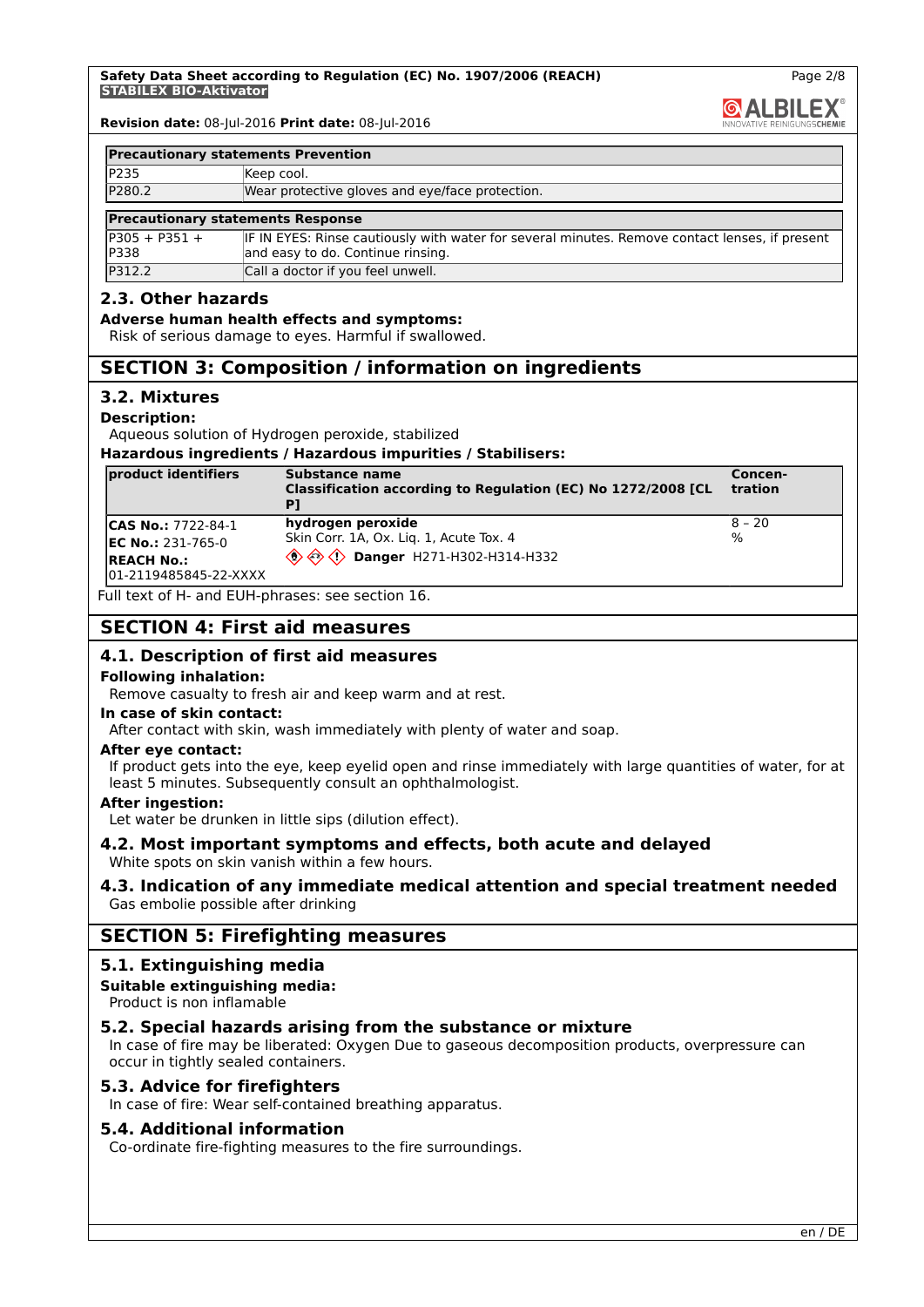

# **SECTION 6: Accidental release measures**

# **6.1. Personal precautions, protective equipment and emergency procedures**

# **6.1.1. For non-emergency personnel**

# **Personal precautions:**

Remove persons to safety. Wear personal protection equipment.

# **6.1.2. For emergency responders**

No data available

# **6.2. Environmental precautions**

Do not allow to enter into surface water or drains.

# **6.3. Methods and material for containment and cleaning up**

# **For cleaning up:**

Pump away bigger amounts. Absorb with liquid-binding material (e.g. sand, diatomaceous earth, acidor universal binding agents). Wash with plenty of water. Spilled product must never be returned to the original container for recycling.

#### **6.4. Reference to other sections**

No data available

#### **6.5. Additional information**

No data available

# **SECTION 7: Handling and storage**

# **7.1. Precautions for safe handling**

#### **Protective measures**

#### **Advices on safe handling:**

Put lids on containers immediately after use.

#### **Fire prevent measures:**

Danger of bursting container. Due to gaseous decomposition products, overpressure can occur in tightly sealed containers.

# **7.2. Conditions for safe storage, including any incompatibilities**

#### **Requirements for storage rooms and vessels:**

Do not keep the container sealed. Suitable material for Container: Polyethylene Polypropylen

#### **Hints on storage assembly:**

Do not store together with: Base, Combustible substance

#### **Further information on storage conditions:**

Protect against: Light Keep in a cool, well-ventilated place.

# **7.3. Specific end use(s)**

**Recommendation:**

No data available

# **SECTION 8: Exposure controls/personal protection**

# **8.1. Control parameters**

# **8.1.1. Occupational exposure limit values**

| Limit value ty<br>pe (country of<br>origin) | Substance name                          | $ 0\rangle$ long-term occupational exposure limit value<br>2 short-term occupational exposure limit value<br>3 Instantaneous value<br>4 Monitoring and observation processes<br>$ S\rangle$ Remark |
|---------------------------------------------|-----------------------------------------|----------------------------------------------------------------------------------------------------------------------------------------------------------------------------------------------------|
| IDFG (DE)                                   | hydrogen peroxide<br>CAS No.: 7722-84-1 | $(1)$ 0.5 ppm (0.71 mg/m <sup>3</sup> )<br>$\sqrt{2}$ 0.5 ppm (0.71 mg/m <sup>3</sup> )                                                                                                            |

# **8.1.2. biological limit values**

No data available

# **8.1.3. DNEL-/PNEC-values**

No data available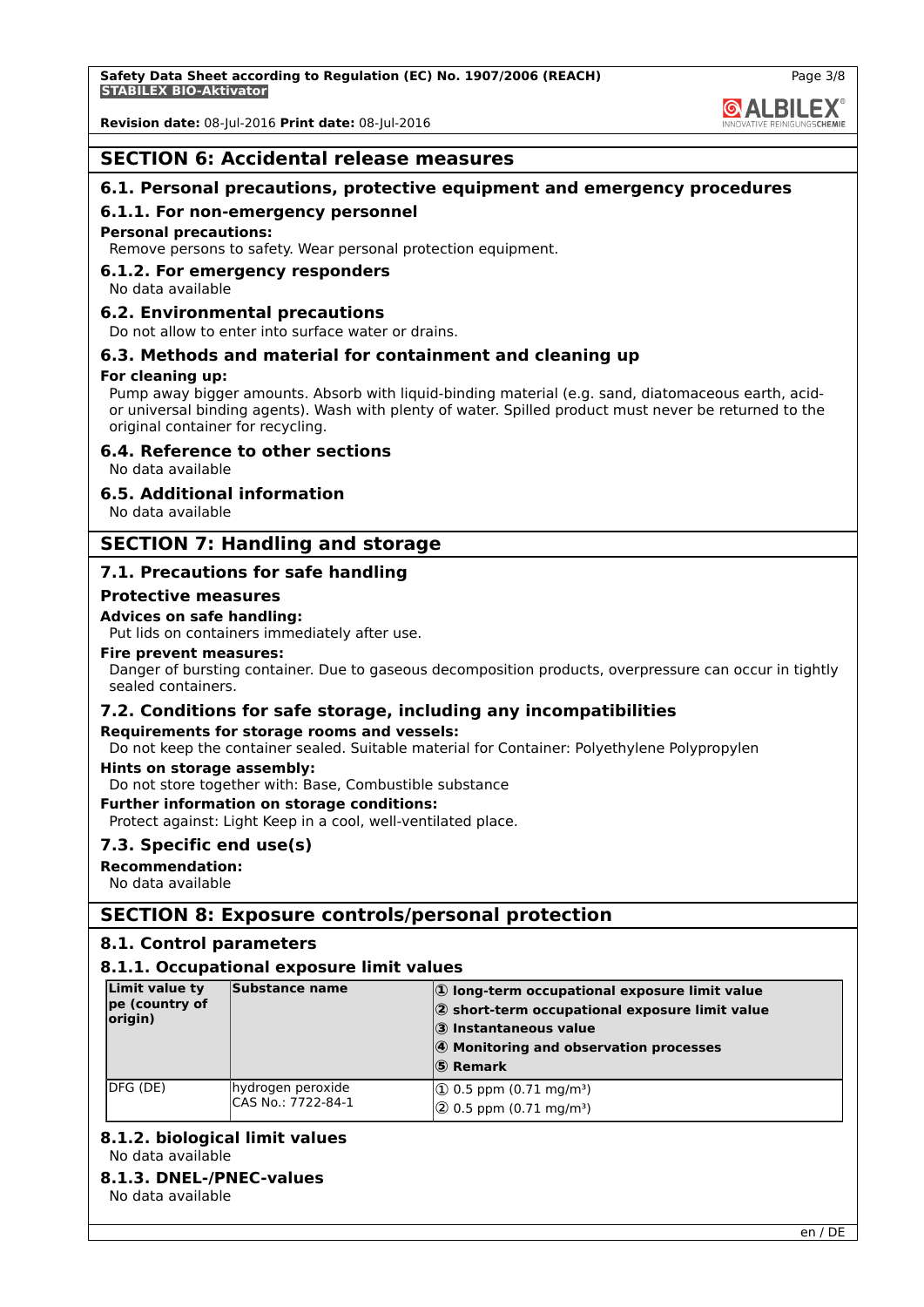#### **8.2. Exposure controls**

# **8.2.1. Appropriate engineering controls**

No data available

### **8.2.2. Personal protection equipment**

#### **Eye/face protection:**

Tightly sealed safety glasses. oder Face protection shield

#### **Skin protection:**

Suitable material: Latex, NBR (Nitrile rubber) Butyl caoutchouc (butyl rubber) Thickness of the glove material: 0,65 mm; 0,4 mm; 0,7 mm Breakthrough time (maximum wearing time): > 8h

#### **Respiratory protection:**

Suitable respiratory protection apparatus: NO-P3

#### **Other protection measures:**

Protective clothing: Chemical resistant safety shoes Chemical protection clothing acid-resistant General health and safety measures: When using do not eat, drink, smoke, sniff. Wash hands before breaks and after work.

#### **8.2.3. Environmental exposure controls**

No data available

#### **8.3. Additional information**

No data available

# **SECTION 9: Physical and chemical properties**

# **9.1. Information on basic physical and chemical properties**

#### **Appearance**

**Physical state:** liquid **Colour:** colourless **Odour:** characteristic

# **Safety relevant basis data**

| parameter                                       |                       | at °C | $ $ method | <b>Remark</b>       |
|-------------------------------------------------|-----------------------|-------|------------|---------------------|
| pH                                              | $2 - 5$               | 20 °C |            |                     |
| Melting point/freezing point                    | not determined        |       |            |                     |
| Freezing point                                  | not determined        |       |            |                     |
| Initial boiling point and boiling<br>range      | 101 °C                |       |            | pressure: 1013 mbar |
| Decomposition temperature (°C):                 | not determined        |       |            |                     |
| Flash point                                     | not determined        |       |            |                     |
| Evaporation rate                                | not determined        |       |            |                     |
| Ignition temperature in °C                      | not determined        |       |            |                     |
| Upper/lower flammability or<br>explosive limits | not determined        |       |            |                     |
| Vapour pressure                                 | not determined        |       |            |                     |
| Vapour density                                  | not determined        |       |            |                     |
| Density                                         | $1$ g/cm <sup>3</sup> | 20 °C |            |                     |
| <b>Bulk density</b>                             | not determined        |       |            |                     |
| Water solubility (g/L)                          | not determined        |       |            |                     |
| Partition coefficient: n-octanol/<br>water      | not determined        |       |            |                     |
| Dynamic viscosity                               | not determined        |       |            |                     |
| Kinematic viscosity                             | not determined        |       |            |                     |

#### **9.2. Other information**

No data available

# **SECTION 10: Stability and reactivity**

# **10.1. Reactivity**

Materials to avoidHeavy metals Alkali (lye)

# **10.2. Chemical stability**

No data available

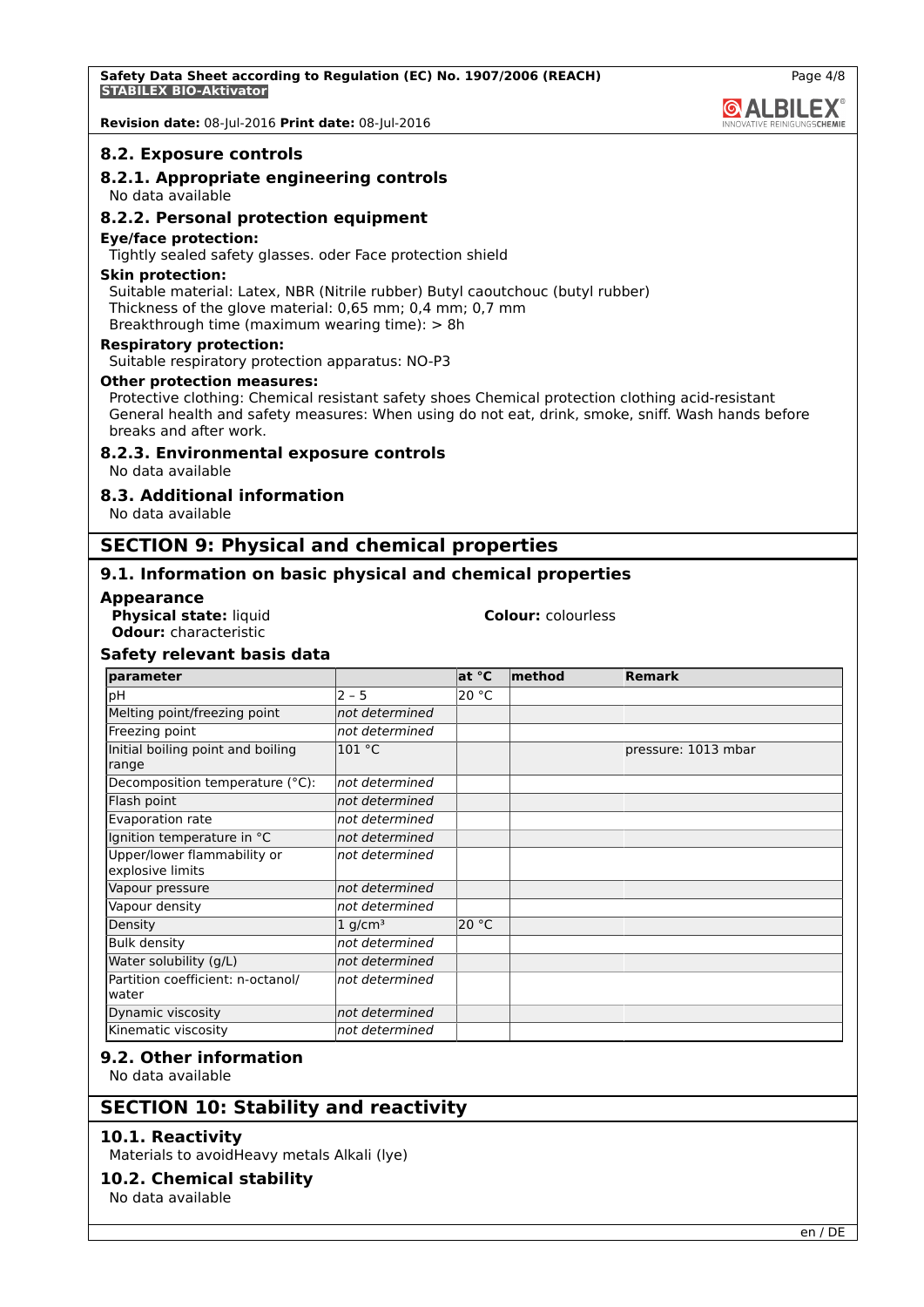

#### **10.3. Possibility of hazardous reactions**

Exothermic, self accelerating decomposition reaction develops oxygen gas. Containers may burst due to rising gas pressure

# **10.4. Conditions to avoid**

Heating

#### **10.5. Incompatible materials**

Heavy metals Alkali (lye)

# **10.6. Hazardous decomposition products**

Danger of bursting container.

# **SECTION 11: Toxicological information**

#### **11.1. Information on toxicological effects**

| <b>CAS No.</b> | Substance name    | <b>Toxicological information</b>         |
|----------------|-------------------|------------------------------------------|
| 17722-84-1     | hydrogen peroxide | $LD_{50}$ oral: 376 mg/kg (Ratte)        |
|                |                   | $LD_{50}$ dermal: 3,000 mg/kg (Ratte)    |
|                |                   | $LC_{50}$ inhalative: 2 mg/l 4 h (Ratte) |

#### **Skin corrosion/irritation:**

Irritant effect on the skin: mild irritant. Irritant effect on the eye: mild irritant.

# **Respiratory or skin sensitisation:**

Guinea pig not sensitising.

# **Carcinogenicity:**

Longterm experiments do not indicate carcinogenic effects.

# **Additional information:**

Other information: White spots on skin vanish within a few hours.

# **SECTION 12: Ecological information**

### **12.1. Toxicity**

| ICAS No.   | Substance name    | <b>Toxicological information</b>      |
|------------|-------------------|---------------------------------------|
| 17722-84-1 | hydrogen peroxide | <b>LC<sub>50</sub>:</b> 22 mg/l 4 d   |
|            |                   | <b>EC<sub>50</sub>:</b> 2.3 mg/l 2 d  |
|            |                   | <b>EC<sub>50</sub>:</b> 0.71 mg/l 3 d |
|            |                   | $EC_{50}$ : 5.38 mg/l 4 d             |

#### **Aquatic toxicity:**

LC50 Fisch (96 Stunden) Minimalwert: 22 mg/l Maximalwert: 26,7 mg/l Medianwert: 24,4 mg/l Studienanzahl: 2

EC50 Krustentiere (48 Stunden) Minimalwert: 2,32 mg/l Maximalwert: 24 mg/l Medianwert: 13,2 mg/l Studienanzahl: 2

EC50 Algen ( 72 Stunden) Minimalwert: 0,71 mg/l Maximalwert: 5,81 mg/l Medianwert: 3,36 mg/l Studienanzahl: 6

EC50 Algen ( 96 Stunden) Minimalwert: 5,38 mg/l Maximalwert: 6,49 mg/l Medianwert: 5,74 mg/l Studienanzahl: 3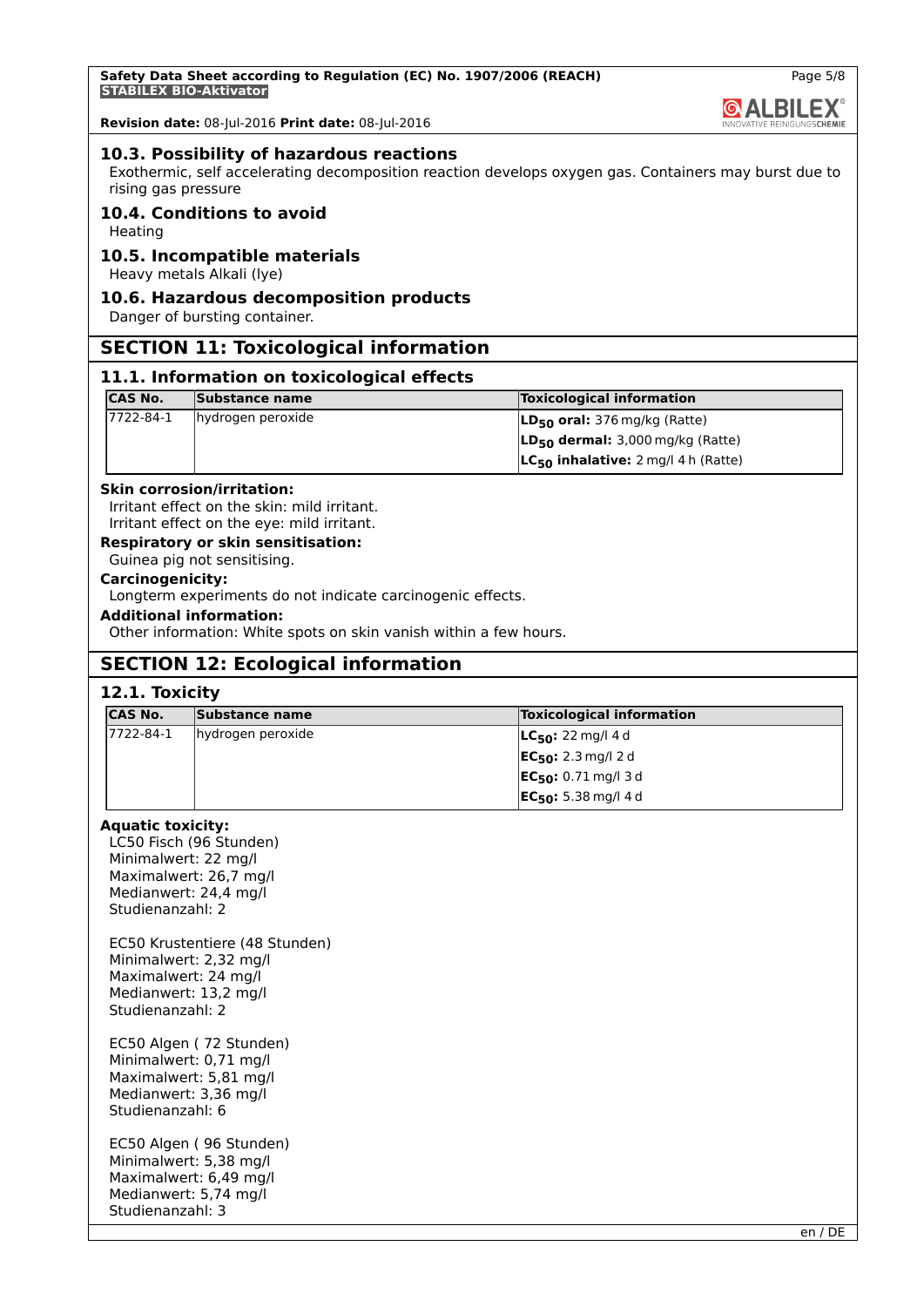

#### **Additional ecotoxicological information:**

#### Referenzen:

Office of Pesticide Programs 2000. Pesticide Ecotoxicity Database (Formerly: Environmental Effects Database (EEDB)). Environmental Fate and Effects Division, U.S.EPA, Washington, D.C. Watanabe, H., E. Takahashi, Y. Nakamura, S. Oda, N. Tatarazako, and T. Iguchi 2007. Development of a Daphnia magna DNA Microarray for Evaluating the Toxicity of Environmental Chemicals. Environ.Toxicol.Chem. 26(4):669-676; Office of Pesticide Programs 2000. Pesticide Ecotoxicity Database (Formerly: Environmental Effects Database (EEDB)). Environmental Fate and Effects Division, U.S.EPA, Washington, D.C.

Smit, M.G.D., E. Ebbens, R.G. Jak, and M.A.J. Huijbregts 2008. Time and Concentration Dependency in the Potentially Affected Fraction of Species: The Case of Hydrogen Peroxide Treatment of Ballast Water. Environ.Toxicol.Chem. 27(3):746-753; Drabkova, M., B. Marsalek, and W. Admiraal 2007. Photodynamic Therapy Against Cyanobacteria. Environ.Toxicol. 22(1):112-115

Gregor, J., D. Jancula, and B. Marsalek 2008. Growth Assays with Mixed Cultures of Cyanobacteria and Algae Assessed by In Vivo Fluorescence: One Step Closer to Real Ecosystems?. Chemosphere 70(10):1873-1878

# **12.2. Persistence and degradability**

#### **Additional information:**

Further ecological information: In soil and waters rapid decomposition to water and oxygen occurs.

#### **12.3. Bioaccumulative potential**

#### **Accumulation / Evaluation:**

Additional information: No data available

#### **12.4. Mobility in soil**

In soil and waters rapid decomposition to water and oxygen occurs.

#### **12.5. Results of PBT and vPvB assessment**

| ICAS No.   | Substance name    | <b>Results of PBT and vPvB assessment</b> |
|------------|-------------------|-------------------------------------------|
| 17722-84-1 | hydrogen peroxide |                                           |

No data available

#### **12.6. Other adverse effects**

Chemical oyxgen demand (COD): 13 mg/g Verdünnung 1 : 1000

# **SECTION 13: Disposal considerations**

#### **13.1. Waste treatment methods**

Dilute with plenty of water.

# **Waste treatment options**

# **Appropriate disposal / Package:**

Wash with water and give to pastic recycling.

#### **13.2. Additional information**

No data available

# **SECTION 14: Transport information**

| <b>Land transport (ADR/</b><br>RID)                                                                                     | Inland waterway craf<br>t (ADN)                                                                                                            | Sea transport (IMDG)                          | Air transport (ICAO-<br>TI / IATA-DGR)  |
|-------------------------------------------------------------------------------------------------------------------------|--------------------------------------------------------------------------------------------------------------------------------------------|-----------------------------------------------|-----------------------------------------|
| 14.1. UN-No.                                                                                                            |                                                                                                                                            |                                               |                                         |
| 2984                                                                                                                    | 2984                                                                                                                                       | 2984                                          | 2984                                    |
| $ 14.2.$ UN proper shipping name                                                                                        |                                                                                                                                            |                                               |                                         |
| <b>WASSERSTOFFPEROXI</b><br>D, WÄSSERIGE LÖSUNG<br>mit mindestens 8 %, ab<br>er weniger als 20 % Wa<br>sserstoffperoxid | HYDROGEN PEROXIDE.<br>AQUEOUS SOLUTION wi<br>th not less than 8 % but<br>less than 20 % hydroge<br>n peroxide (stabilized as<br>necessary) | HYDROGEN PEROXIDE,<br><b>AQUEOUS SOLUTION</b> | Hydrogen Peroxide, Aqu<br>eous solution |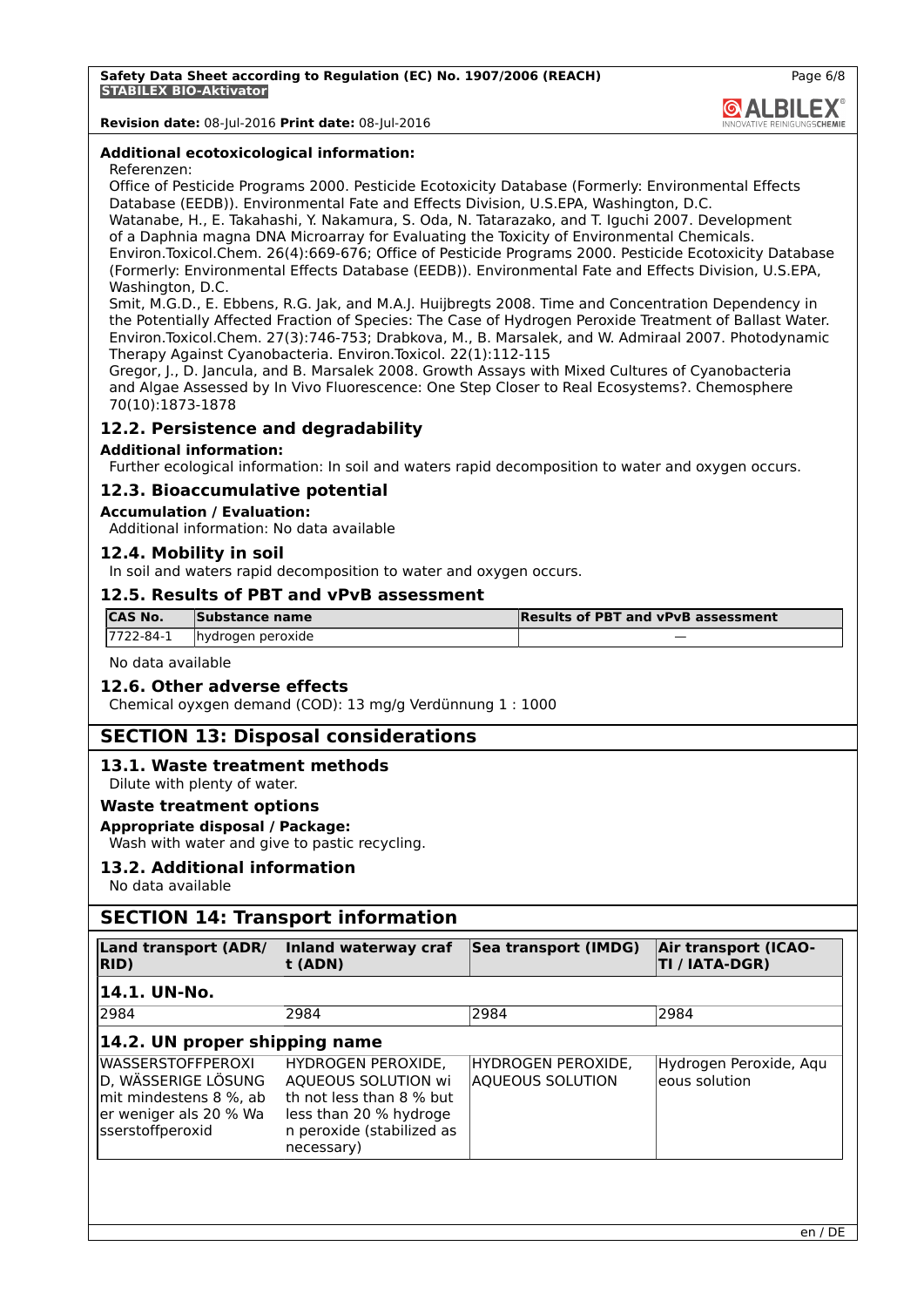**Safety Data Sheet according to Regulation (EC) No. 1907/2006 (REACH) STABILEX BIO-Aktivator**

| LBILEX                                                                    |                                                                                                                            |                                                                                 |                                               |  |  |
|---------------------------------------------------------------------------|----------------------------------------------------------------------------------------------------------------------------|---------------------------------------------------------------------------------|-----------------------------------------------|--|--|
| Revision date: 08-Jul-2016 Print date: 08-Jul-2016                        |                                                                                                                            |                                                                                 |                                               |  |  |
| Land transport (ADR/<br>RID)                                              | Inland waterway craf<br>t (ADN)                                                                                            | Sea transport (IMDG)                                                            | <b>Air transport (ICAO-</b><br>TI / IATA-DGR) |  |  |
| 14.3. Transport hazard class(es)                                          |                                                                                                                            |                                                                                 |                                               |  |  |
|                                                                           |                                                                                                                            |                                                                                 |                                               |  |  |
|                                                                           |                                                                                                                            |                                                                                 |                                               |  |  |
| 5.1                                                                       | 5.1                                                                                                                        | 5.1                                                                             | 5.1                                           |  |  |
| 14.4. Packing group                                                       |                                                                                                                            |                                                                                 |                                               |  |  |
| Ш                                                                         |                                                                                                                            | Ш                                                                               | IШ                                            |  |  |
| 14.5. Environmental hazards                                               |                                                                                                                            |                                                                                 |                                               |  |  |
| No data available                                                         |                                                                                                                            |                                                                                 |                                               |  |  |
| 14.6. Special precautions for user                                        |                                                                                                                            |                                                                                 |                                               |  |  |
| <b>Hazard identificati</b><br>on number (Kemler                           | <b>Classification code: -</b>                                                                                              | <b>Remark: EmS-No.: F-H,</b><br>S-Q                                             |                                               |  |  |
| No.): 50                                                                  |                                                                                                                            |                                                                                 |                                               |  |  |
| <b>Classification code: -</b>                                             |                                                                                                                            |                                                                                 |                                               |  |  |
| <b>Remark: Classification</b><br>code: 01                                 |                                                                                                                            |                                                                                 |                                               |  |  |
|                                                                           |                                                                                                                            | 14.7. Transport in bulk according to Annex II of MARPOL 73/78 and the IBC Code  |                                               |  |  |
| No data available                                                         |                                                                                                                            |                                                                                 |                                               |  |  |
| <b>Additional information:</b>                                            | Keep away from food, drink and animal feedingstuffs.                                                                       |                                                                                 |                                               |  |  |
|                                                                           |                                                                                                                            |                                                                                 |                                               |  |  |
|                                                                           | <b>SECTION 15: Regulatory information</b>                                                                                  |                                                                                 |                                               |  |  |
| substance or mixture                                                      |                                                                                                                            | 15.1. Safety, health and environmental regulations/legislation specific for the |                                               |  |  |
| 15.1.1. EU legislation                                                    |                                                                                                                            |                                                                                 |                                               |  |  |
| No data available                                                         |                                                                                                                            |                                                                                 |                                               |  |  |
| 15.1.2. National regulations                                              |                                                                                                                            |                                                                                 |                                               |  |  |
| [DE] National regulations                                                 |                                                                                                                            |                                                                                 |                                               |  |  |
| Water hazard class (WGK)                                                  |                                                                                                                            |                                                                                 |                                               |  |  |
|                                                                           | WGK:<br>1 - schwach wassergefährdend                                                                                       |                                                                                 |                                               |  |  |
|                                                                           | Other regulations, restrictions and prohibition regulations<br>Merkblatt BG-Chemie 004, "Reizende-Ätzende Stoffe" beachten |                                                                                 |                                               |  |  |
| No data available                                                         | 15.2. Chemical Safety Assessment                                                                                           |                                                                                 |                                               |  |  |
| 15.3. Additional information                                              |                                                                                                                            |                                                                                 |                                               |  |  |
| No data available                                                         |                                                                                                                            |                                                                                 |                                               |  |  |
| <b>SECTION 16: Other information</b>                                      |                                                                                                                            |                                                                                 |                                               |  |  |
| 16.1. Indication of changes<br>No data available                          |                                                                                                                            |                                                                                 |                                               |  |  |
| 16.2. Abbreviations and acronyms<br>No data available                     |                                                                                                                            |                                                                                 |                                               |  |  |
| 16.3. Key literature references and sources for data<br>No data available |                                                                                                                            |                                                                                 |                                               |  |  |
|                                                                           |                                                                                                                            |                                                                                 |                                               |  |  |
|                                                                           |                                                                                                                            |                                                                                 |                                               |  |  |
|                                                                           |                                                                                                                            |                                                                                 |                                               |  |  |
|                                                                           |                                                                                                                            |                                                                                 |                                               |  |  |

Page 7/8